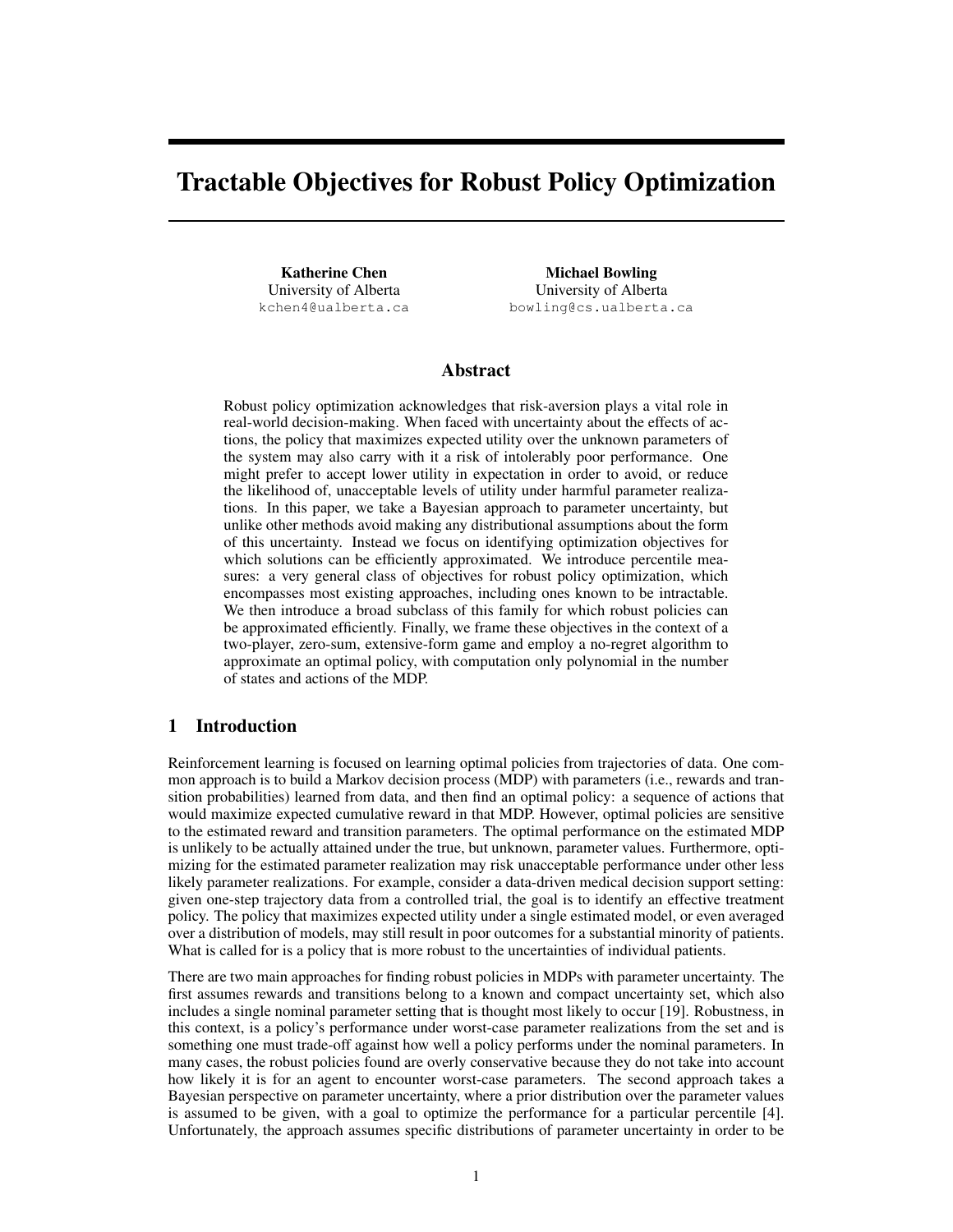tractable, e.g., rewards from Gaussians and transition probabilities from independent Dirichlets. In fact, percentile optimization with general parameter uncertainty is NP-hard [3].

In this paper we focus on the Bayesian setting where a distribution over the parameters of the MDP is given. Rather than restricting the form of the distribution in order to achieve tractable algorithms, we consider general parameter uncertainty, and instead explore the space of possible objectives. We introduce a generalization of percentile optimization with objectives defined by a measure over percentiles instead of a single percentile. This family of objectives subsumes tractable objectives such as optimizing for expected value, worst-case, or Conditional Value-at-Risk; as well as intractable objectives such as optimizing for a single specific percentile (percentile optimization or Value-at-Risk). We then introduce a particular family of percentile measures, which can be efficiently approximated. We show this by framing the problem as a two-player, zero-sum, extensive-form game, and then employing a form of counterfactual regret minimization to find near-optimal policies in time polynomial in the number of states and actions in the MDP. We give a further generalization of this family by proving a general, but sufficient, condition under which percentile measures admit efficient optimization. Finally, we empirically demonstrate our algorithm on a synthetic uncertain MDP setting inspired by finding robust policies for diabetes management.

## 2 Background

We begin with an overview of Markov decision processes and existing techniques for dealing with uncertainty in the parameters of the underlying MDP. In section 3, we show that many of the objectives described here are special cases of percentile measures.

#### 2.1 Markov Decision Processes

A finite-horizon **Markov decision process** is a tuple  $\mathcal{M} = \langle S, A, R, P, H \rangle$ . S is a finite set of states, A is a finite set of actions, and H is the horizon. The decision agent starts in an initial state  $s_0$ , drawn from an initial state distribution  $P(s_0)$ . System dynamics are defined by  $P(s, a, s') = \mathbb{P}(s'|s, a)$ which indicates the probability of transitioning from one state  $s \in S$  to another state  $s' \in S$  after taking action  $a \in A$ . The immediate reward for being in a state and taking an action is defined by the reward function  $R : S \times A \mapsto \mathbb{R}$ . We will assume the rewards are bounded so that  $|R(s, a)| \leq \Delta/2$ . We denote  $\Pi^{HR}$  as the set of all **history-dependent randomized policies**, i.e., those that map sequences of state-action pairs and the current state to probability distribution over actions. We denote  $\Pi^{MR}$  as the set of all **Markov randomized policies**, i.e., those that map only the current state and timestep to a probability distribution over actions. For a fixed MDP  $M$ , the objective is to compute a policy  $\pi$  that maximizes **expected cumulative reward**,

$$
V_{\mathcal{M}}^{\pi} = \mathbb{E}\left[\sum_{t=0}^{H} R(s_t, a_t) \middle| \mathcal{M}, s_0 \propto P(s_0), \pi\right]
$$
 (1)

For a fixed MDP, the set of Markov random policies (in fact, Markov deterministic policies) contains a maximizing policy. This is called the optimal policy for the fixed MDP:  $\pi^* = \arg \max_{\pi \in \Pi^{MR}} V_M^{\pi}$ . However, for MDPs with parameter uncertainty, Markov random policies may not be a sufficient class. We will return to this issue again when discussing our own work.

#### 2.2 MDPs with Parameter Uncertainty

In this paper, we are interested in the situation where the MDP parameters,  $R$  and  $P$ , are not known. In general, we call this an uncertain MDP. The form of this uncertainty and associated optimization objectives has been the topic of a number of papers.

Uncertainty Set Approach. One formulation for parameter uncertainty assumes that the parameters are taken from uncertainty sets  $R \in \mathcal{R}$  and  $P \in \mathcal{P}$  [12]. In the robust MDP approach the desired policy maximizes performance in the worst-case parameters of the uncertainty sets:

$$
\pi^* = \underset{\pi}{\operatorname{argmax}} \min_{R \in \mathcal{R}, P \in \mathcal{P}} V_{\mathcal{M}}^{\pi} \tag{2}
$$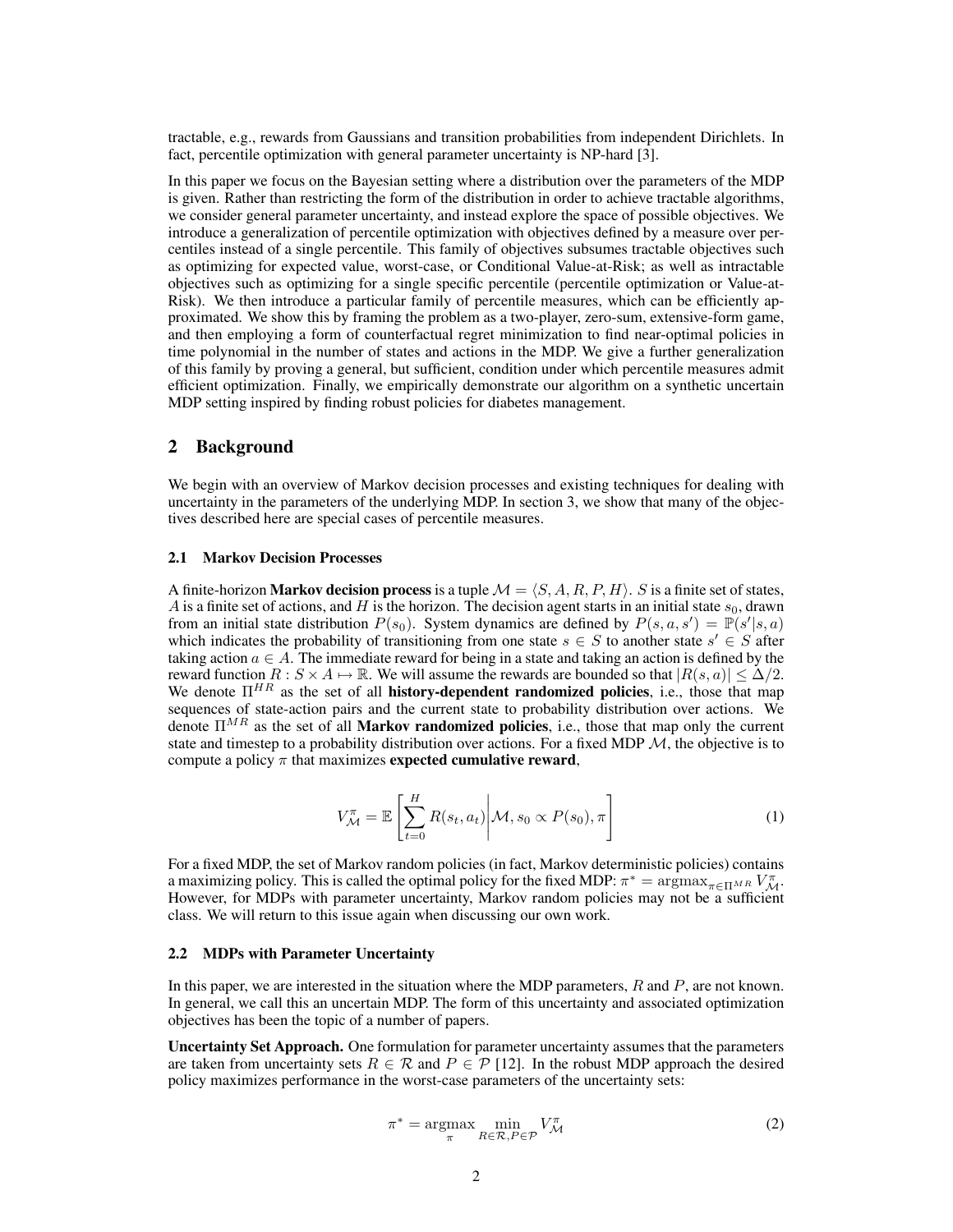The robust MDP objective has been criticized for being overly-conservative as it focuses entirely on the worst-case [19]. A further refinement is to assume that a nominal fixed MDP model is also given, which is thought to be a good guess for the true model. A mixed optimization objective is then proposed that trades-off between the nominal performance and robust (worst-case) performance [19]. However, neither the robust MDP objective nor the mixed objective consider a policy's performance in parameter realizations other than the nominal- and worst-cases, and neither considers the relative likelihood of encountering these parameter realizations.

Xu and Mannor [20] propose a further alternative by placing parameter realizations into nested uncertainty sets, each associated with a probability of drawing a parameter realization from the set. They then propose a distributional robustness approach, which maximizes the expected performance over the worst-case distribution of parameters that satisfies the probability bounds on uncertainty sets. This approach is a step between the specification of uncertainty sets and a Bayesian approach with a fully specified MDP parameter distribution.

Bayesian Uncertainty Approach. The alternative formulation to uncertainty sets, is to assume that the true parameters of the MDP,  $R^*$  and  $P^*$ , are distributed according to a known distribution  $\mathbb{P}(R, P)$ . A worst-case analysis in such a formulation is non-sensical, except in the case of distributions with bounded support (i.e. Uniform distributions), in which case it offers nothing over uncertainty sets. A natural alternative is to look at percentile optimization [4]. For a fixed  $\eta$ , the objective is to seek a policy that will maximize the performance on  $\eta$  percent of parameter realizations. Formally, this results in the following optimization:

$$
\pi^* = \underset{\pi}{\operatorname{argmax}} \max_{y \in \mathbb{R}} \qquad y
$$
  
subject to  $\mathbb{P}_{\mathcal{M}}[V_{\mathcal{M}}^{\pi} \ge y] \ge \eta$  (3)

The optimal policy  $\pi^*$  guarantees the optimal value  $y^*$  is achieved with probability  $\eta$  given the distribution over parameters  $\mathbb{P}(R, P)$ . Delage and Mannor showed that for general reward and/or transition uncertainty, percentile optimization is NP-hard (even for a small fixed horizon) [3]. They did show that for Gaussian reward uncertainty, the optimization can be efficiently solved as a second order cone program. They also showed that for transitions with independent Dirichlet distributions that are sufficiently-peaked (e.g., given enough observations), optimizing an approximation of the expected performance over the parameters approximately optimizes for percentile performance [4].

Objectives from Financial Economics. Value-at-Risk (VaR) and Conditional Value-at-Risk (CVaR) are optimization objectives used to assess the risk of financial portfolios. Value-at-Risk is equivalent to percentile optimization and is intractable for general forms of parameter uncertainty. Additionally, it is not a *coherent* risk measure in that it does not follow *subadditivity*, a key coherence property that states that the risk of a combined portfolio must be no larger than the sum of the risks of its components. In contrast, Conditional Value-at-Risk at the η% level is defined as the "average of the  $\eta \cdot 100$  worst losses"[1]. It is both a coherent and a tractable objective [13]. In section 3 we show that CVaR is also encompassed by percentile measures.

Restrictions on Parameter Uncertainty. One commonality among previous approaches is that they all make heavy restrictions on the form of parameter uncertainty in order to obtain efficient algorithms. A common requirement, for example, is that the uncertainty between states is uncoupled or independent; or that reward and transition uncertainty themselves are uncoupled or independent. A very recent paper relaxes this coupling in the context of uncertainty sets, however the relaxation still takes a very specific form allowing for a finite number of deviations [9]. Another common assumption is that the uncertainty is non-stationary, i.e., a state's parameter realization can vary independently with each visit. The Delage and Mannor work on percentile optimization [4] makes the more natural assumption that the uncertain parameters are stationary, but in turn requires very specific choices for the uncertainty distributions themselves. In this work, we avoid making assumptions on the form of parameter uncertainty beyond the ability to sample from the distribution. Instead, we focus on identifying the possible optimality criteria which admit efficient algorithms.

## 3 Percentile Measures

We take the Bayesian approach to uncertainty where the true MDP parameters are assumed to be distributed according to a known distribution, i.e., the true MDP  $\mathcal{M}^*$  is distributed according to an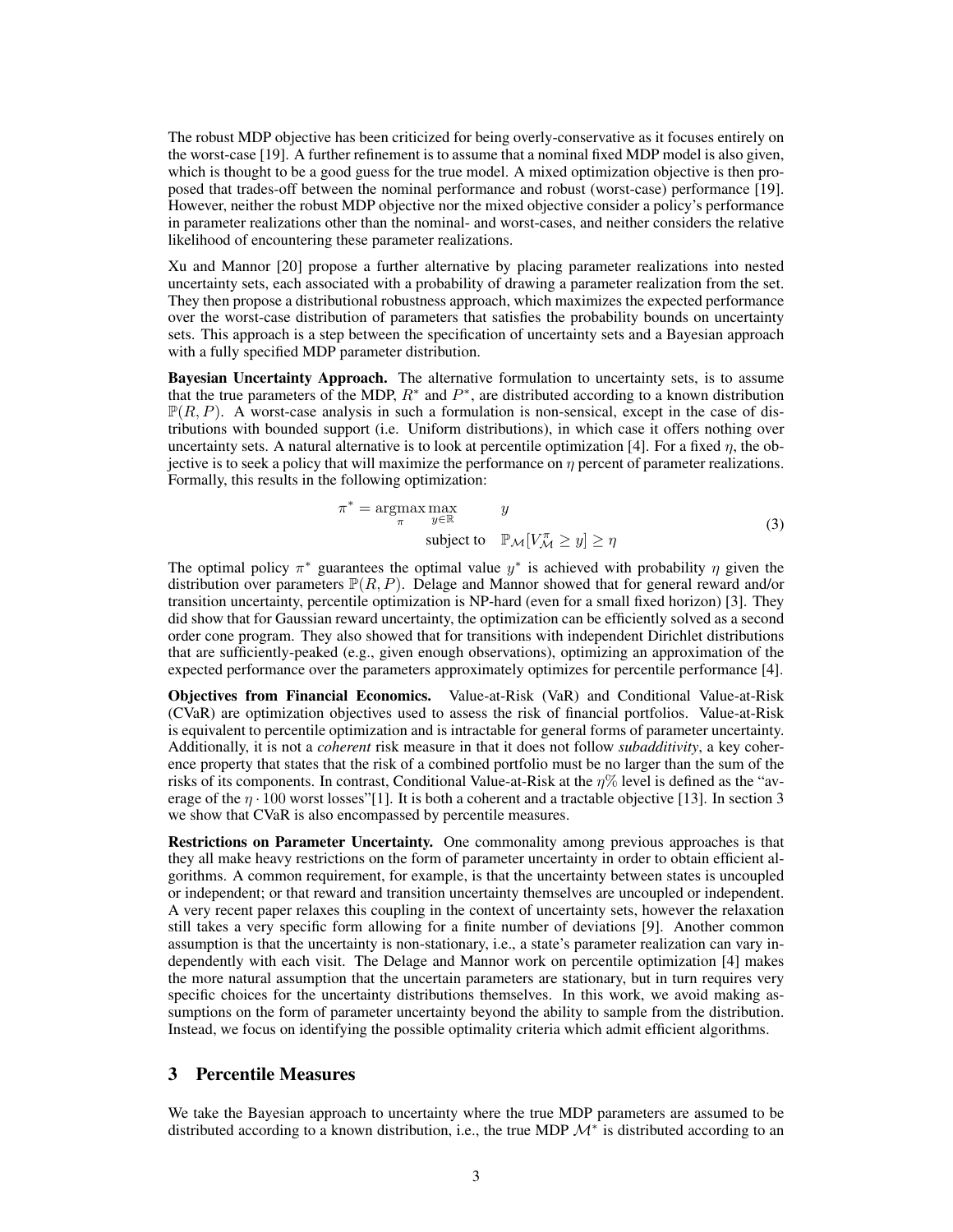

Figure 1: Examples of percentile measures.

arbitrary distribution  $\mathbb{P}(\mathcal{M})$ . We begin by delineating a family of objectives for robust policy optimization, which generalizes the concept of percentile optimization. While percentile optimization is already known to be NP-hard, in section 4, we will restrict our focus to a subclass of our family that does admit efficient algorithms. Rather than seeking to maximize one specific percentile of MDPs, our family of objectives maximizes an integral of a policy's performance over all percentiles  $\eta \in [0,1]$  of MDPs M as weighted by a **percentile measure**  $\mu$ . Formally, given a measure  $\mu$  over the interval [0, 1] a  $\mu$ -robust policy is the solution to the following optimization:

$$
\pi^* = \underset{\pi \in \Pi}{\operatorname{argmax}} \sup_{y \in \mathcal{F}} \qquad \int_{\eta} y(\eta) d\mu
$$
  
subject to  $\mathbb{P}_{\mathcal{M}}[V_{\mathcal{M}}^{\pi} \ge y(\eta)] \ge \eta \quad \forall \eta \in [0, 1]$  (4)

where F is the class of real-valued, bounded,  $\mu$ -integrable functions on the interval [0, 1].

There are many possible ways to choose the measure  $\mu$ , each of which corresponds to a different robustness interpretation and degree. In fact, our distribution measures framework encompasses optimization objectives for the expected, robust, and percentile MDP problems as well as for VaR and CVaR. In particular, if  $\mu$  is the Lebesgue measure (i.e., a uniform density over the unit interval), all percentiles are equally weighted and the  $\mu$ -robust policy will optimize the expected cumulative reward over the distribution  $\mathbb{P}(\mathcal{M})$ . In other words, it maximizes  $E_{\mathcal{M}}[V_{\mathcal{M}}^{\pi}]$ . This objective was explored by Mannor et al. [10], where they concluded that the common approach of computing an optimal policy for the expected MDP, i.e., maximizing  $V_{E[\mathcal{M}]}^{\pi}$ , results in a biased optimization of the desired value expectation under general transition uncertainty. Alternatively, when  $\mu = \delta_{0.1}$ , where  $\delta_{\eta}$  is the Dirac delta at  $\eta$ , the optimization problem becomes identical to the VaR and percentile optimization problems where  $\eta = 0.1$ , the 10th percentile. The measures for the 10th, 25th, and 40th percentiles are shown in figure 1a. When  $\mu = \delta_0$ , the optimization problem becomes the worstcase robust MDP problem, over the support of the distribution  $\mathbb{P}(\mathcal{M})$ . Finally, if  $\mu$  is a decreasing step function at  $\eta$ , this corresponds to the CVaR objective at the  $\eta$ % level, with equal weighting for the bottom  $\eta$  percentiles and zero weighting elsewhere.

## 4 *k*-of-*N* Measures

There is little reason to restrict ourselves to percentile measures that put uniform weight on all percentiles, or Dirac deltas on the worst-case or specific percentiles. One can imagine creating other density functions over percentiles, and not all of these percentile measures will necessarily be intractable like percentile optimization. In this section we introduce a subclass of percentile measures, called  $k$ -of- $N$  measures, and go on to show that we can efficiently approximate  $\mu$ -robust policies for this entire subclass.

We start by imagining a sampling scheme for evaluating the robustness of a fixed policy  $\pi$ . Consider sampling  $N = 1000$  MDPs from the distribution  $\mathbb{P}(\mathcal{M})$ . For each MDP we can evaluate the policy  $\pi$  and then rank the MDPs based on how much expected cumulative reward  $\pi$  attains on each. If we choose to evaluate our policy based on the very worst of these MDPs, that is, the  $k = 1$  of the  $N = 1000$  MDPs, then we get a loose estimate of the percentile value of  $\pi$  in the neighborhood of the  $1/1000th$  percentile for the distribution  $\mathbb{P}(\mathcal{M})$ . If we sample just  $N = 1$  MDP, then we get an estimate of  $\pi$ 's expected return over the distribution. Each choice of N results in a different density, and corresponding measure, over the percentiles on the interval  $[0, 1]$ . Figure 1b depicts the shape of the density when we hold  $k = 1$  while increasing the number of MDPs we sample, N. We see that as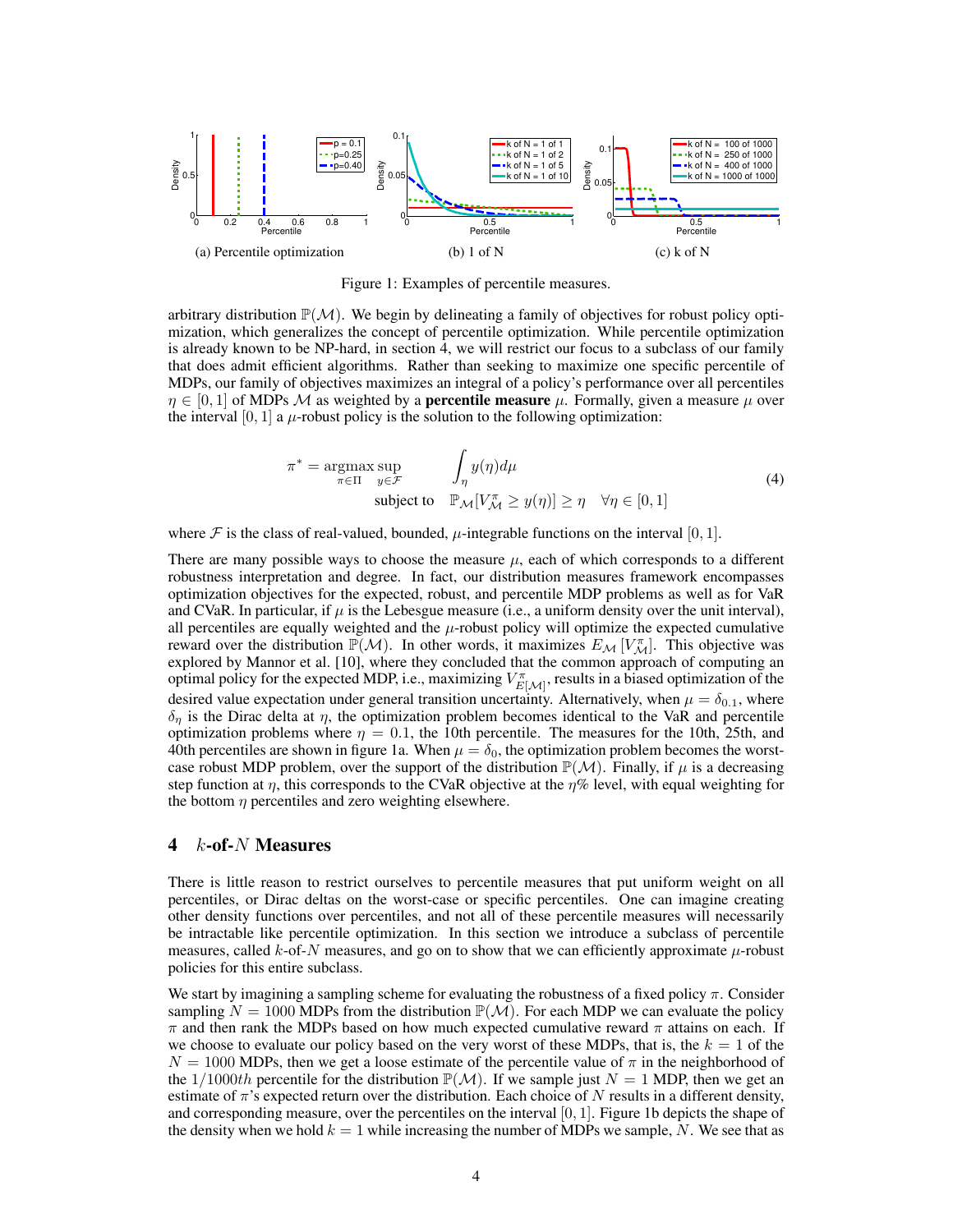N increases, the policy puts more weight on optimizing for lower percentiles of MDPs. Thus we can smoothly transition from finding policies that perform well in expectation (no robustness) to policies that care almost only about worst-case performance (overly conservative robustness). Alternatively, after sampling  $N$  MDPs we could instead choose the expected cumulative reward of a random MDP from the  $k \geq 1$  least-favorable MDPs for  $\pi$ . For every choice of k and N, this gives a different density function and associated measure. Figure 1c shows the density function for  $N = 1000$  while increasing  $k$ . The densities themselves act as approximate step-functions whose weight falls off in the neighborhood of the percentile  $\eta = k/N$ . Furthermore, as N increases, the shape of the density more closely approximates a step-function, and thus more closely approximates the CVaR objective. For a particular N and k, we call this measure the k-of-N measure, or  $\mu_{k\text{-of-}N}$ .

**Proposition 1.** *For any*  $1 \leq k \leq N$ *, the density g of the measure*  $\mu_{k \text{-} of-N}$  *is*  $g(\eta) \propto 1-I_n(k, N-k)$ *, where*  $I_x(\alpha, \beta) = B(x; \alpha, \beta)/B(\alpha, \beta)$  *is the regularized incomplete Beta function.* 

The proof can be found in the supplemental material.

#### 4.1  $k$ -of- $N$  Game

Our sampling description of the  $k$ -of- $N$  measure can be reframed as a two-player zero-sum extensive-form game with imperfect information, as shown in Figure 2. Each node in the tree represents a game state or history labeled with the player whose turn it is to act, with each branch being a possible action.



Figure 2:  $k$ -of- $N$  game tree

In our game formulation, chance, denoted as player  $c$ , first selects N MDPs according to  $\mathbb{P}(\mathcal{M})$ . The adversary, denoted as player 2, has only one decision in the game which is to select a subset of  $k$  MDPs out of the  $N$ , from which chance selects one MDP  $\mathcal M$ uniformly at random. At this point, the decision maker, denoted as player 1, has no knowledge of the sampled MDPs, the choice made by the adversary, or the final selected MDP. Hence, player 1 might be in any one of the circled nodes and can not distinguish one from the other. Such histories are partitioned into one set, termed an information set, and the player's policy must be identical for all histories in an information set. The decision maker now alternates turns with chance, observing states sampled by chance according to

the chosen MDP's transition function, but not ever observing the chosen MDP itself, i.e., histories with the same sequence of sampled states and chosen actions belong to the same information set for player 1. After the horizon has been reached, the utility of the leaf node is just the sum of the immediate rewards of the decision maker's actions according to the chosen MDP's reward function.

The decision maker's behavioral strategy in the game maps information sets of the game to a distribution over actions. Since the only information is the observed state-action sequence, the strategy can be viewed as a policy in  $\Pi^{HR}$  (or possibly  $\Pi^{MR}$ , as we will discuss below).

Because the  $k$ -of- $N$  game is zero-sum, a Nash equilibrium policy in the game is one that maximizes its expected utility against its best-response adversary. The best-response adversary for any policy is the one that chooses the  $k$  least favorable MDPs for that policy. Thus a policy's value against its best-response is, in fact, its value under the measure  $\mu_{k\text{-of-}N}$ . Hence, a Nash equilibrium policy for the k-of-N game is a  $\mu_{k-0}$ - $N$ -robust policy. Furthermore, an  $\epsilon$ -Nash equilibrium policy is a  $2\epsilon$ approximation of a  $\mu_{k\text{-of-}N}$ -robust policy.

#### 4.2 Solving k-of-N Games

In the past five years there have been dramatic advances in solving large zero-sum extensive-form games with imperfect information [21, 5, 8]. These algorithmic advancements have made it possible to solve games five orders of magnitude larger than previously possible. Counterfactual regret minimization (CFR) is one such approach [21]. CFR is an efficient form of regret minimization for extensive-form games. Its use in solving extensive-form games is based on the principle that two no-regret learning algorithms in self-play will have their average strategies converge to a Nash equilibrium. However, the  $k$ -of- $N$  game presents a difficulty due to the imbalance in the size of the two players' strategies. While player one's strategy is tractable (the size of a policy in the underly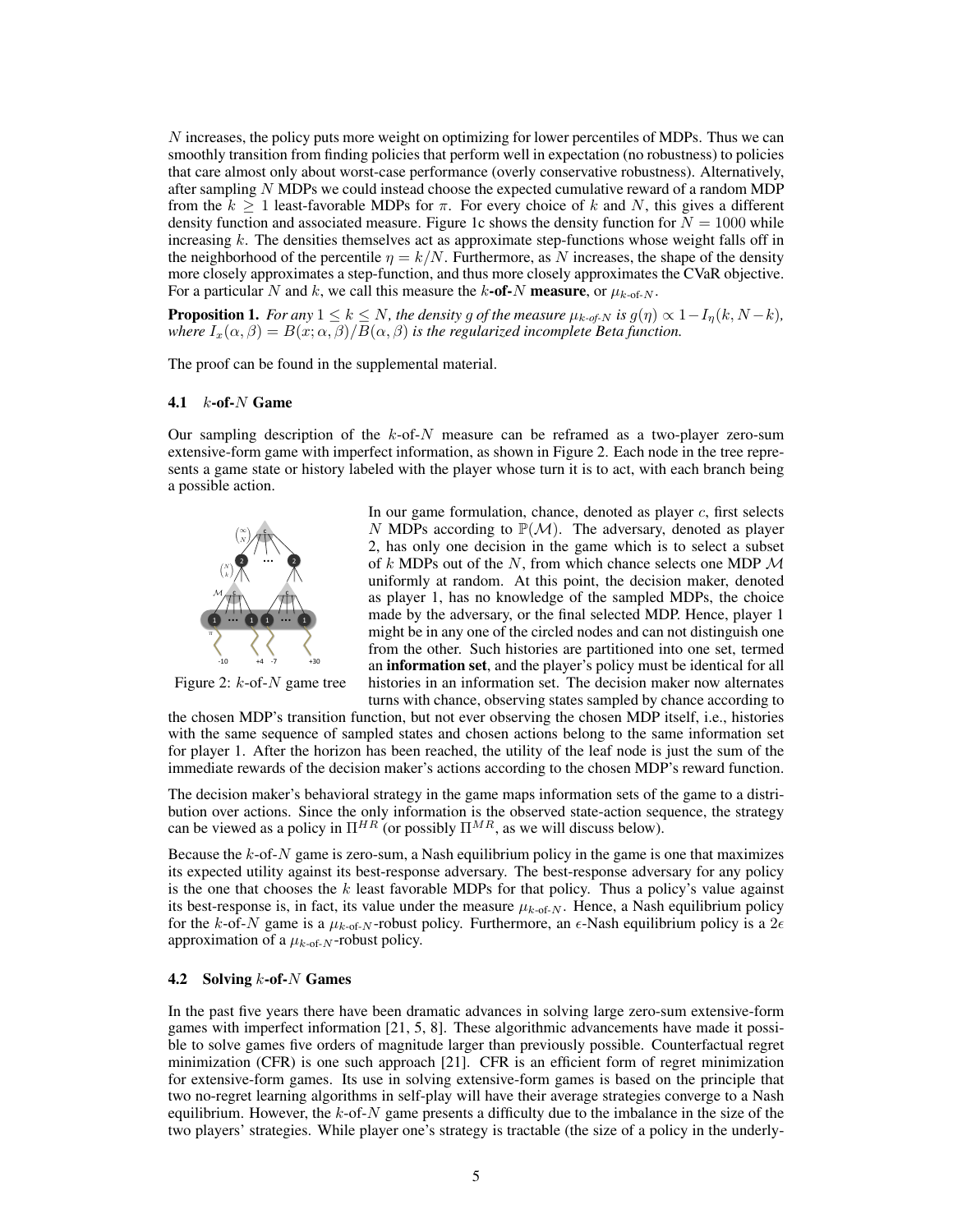ing MDP), player two's strategy involves decisions at infinitely many information sets (one for each sampled set of N MDPs).

A recent variant of CFR, called CFR-BR, specifically addresses the challenge of an adversary having an intractably large strategy space [6]. It combines two ideas. First, it avoids representing the entirety of the second player's strategy space, by having the player always play according to a best-response to the first player's strategy. So, the repeated games now involve a CFR algorithm playing against its own best-response. Note that best-response is also a regret-minimizing strategy, and so such repeated play still converges to a Nash equilibrium. Second, it avoids having to compute or store a complete best-response by employing sampling over chance outcomes to focus the best-response and regret updates on a small subtree of the game on each iteration. The approach removes all dependence on the size of the adversary's strategy space in either computation time or memory. Furthermore, it can be shown that the player's current strategy is approaching almost-always a Nash equilibrium strategy, and so there is no need to worry about strategy averaging. CFR-BR has the following convergence guarantee.

**Theorem 1** (Theorems 4 and 6 [6]). *For any*  $p \in (0,1]$ *, after*  $T^*$  *iterations of chance-sampled CFR-BR where*  $T^*$  *is chosen uniformly at random from*  $\{1, \ldots, T\}$ *, with probability*  $(1-p)$ *, player 1's strategy on iteration*  $T^*$  *is part of an*  $\epsilon$ *-Nash equilibrium with* 

$$
\epsilon = \left(1 + \frac{2}{\sqrt{p}}\right) \frac{2H\Delta |\mathcal{I}_1|\sqrt{|A_1|}}{p\sqrt{T}}
$$

*where*  $H\Delta$  *is the maximum difference in total reward over* H *steps, and*  $\mathcal{I}_1$  *is the number of information sets for player 1.*

The key property of this theorem is that the bound is decreasing with the number of iterations  $T$  and there is no dependence on the size of the adversary's strategy space. The random stopping time of the algorithm is unusual and is needed for the high-probability guarantee. Johanson and colleagues note, "In practice, our stopping time is dictated by convenience and availability of computational resources, and so is expected to be sufficiently random." [6]; we follow this practice.

The application of chance-sampled CFR-BR to  $k$ -of- $N$  games is straightforward. The algorithm is iterative. On each iteration,  $N$  MDPs are sampled from the uncertainty distribution. The bestresponse for this subtree of the game involves simply evaluating the player's current MDP policy on the  $N$  MDPs and choosing the least-favorable k. Chance samples again, by choosing a single MDP from the least-favorable  $k$ . The player's regrets are then updated using the transitions and rewards for the selected MDP, resulting in a new policy for the next iteration. See the supplemental material for complete details.

Markovian Policies and Imperfect Recall. There still remains one important detail that we have not discussed: the nature and size of player 1's strategy space. In finite horizon MDPs with no parameter uncertainty, an optimal policy exists in the space of Markovian policies ( $\Pi^{MR}$ ) — policies that depend only on the number of timesteps remaining and the current state, but not on the history of past states and actions. Under transition uncertainty, this is no longer true. The sequence of past states and actions provide information about the uncertain transition parameters, which is informative for future transitions. For this case, optimal policies are not in general Markovian policies as they will depend upon the entire history of states and actions  $(\Pi^{HR})$ . As a result, the number of information sets (i.e., decision points) in an optimal policy is  $|\mathcal{I}_1| = |S|(|S||A|)|^H - 1/(|S||A| - 1)$ , and so polynomial in the number of states and actions for any fixed horizon, but exponential in the horizon itself. While being exponential in the horizon may seem like a problem, there are many interesting real-world problems with short time horizons. One such class of problems is Adaptive treatment strategies (ATS) for sequential medical treatment decisions [11, 15]. Many ATS problems have time horizons of  $H \leq 3$ , e.g., CATIE  $(H = 2)$  [16, 17] and STAR\*D  $(H = 3)$  [14].

Under reward uncertainty (where rewards are not observed by the agent while acting), the sequence of past states and actions is not informative, and so Markovian policies again suffice.<sup>1</sup>. In this case, the number of information sets  $|\mathcal{I}_1| = |S|H$ , and so polynomial in both states and the horizon. However, such an information-set structure for the player results in a game with imperfect recall,

<sup>&</sup>lt;sup>1</sup>Markovian policies are also sufficient under a non-stationary uncertainty model, where the transition parameters are resampled independently on repeated visits to states (see the end of Section 2.2).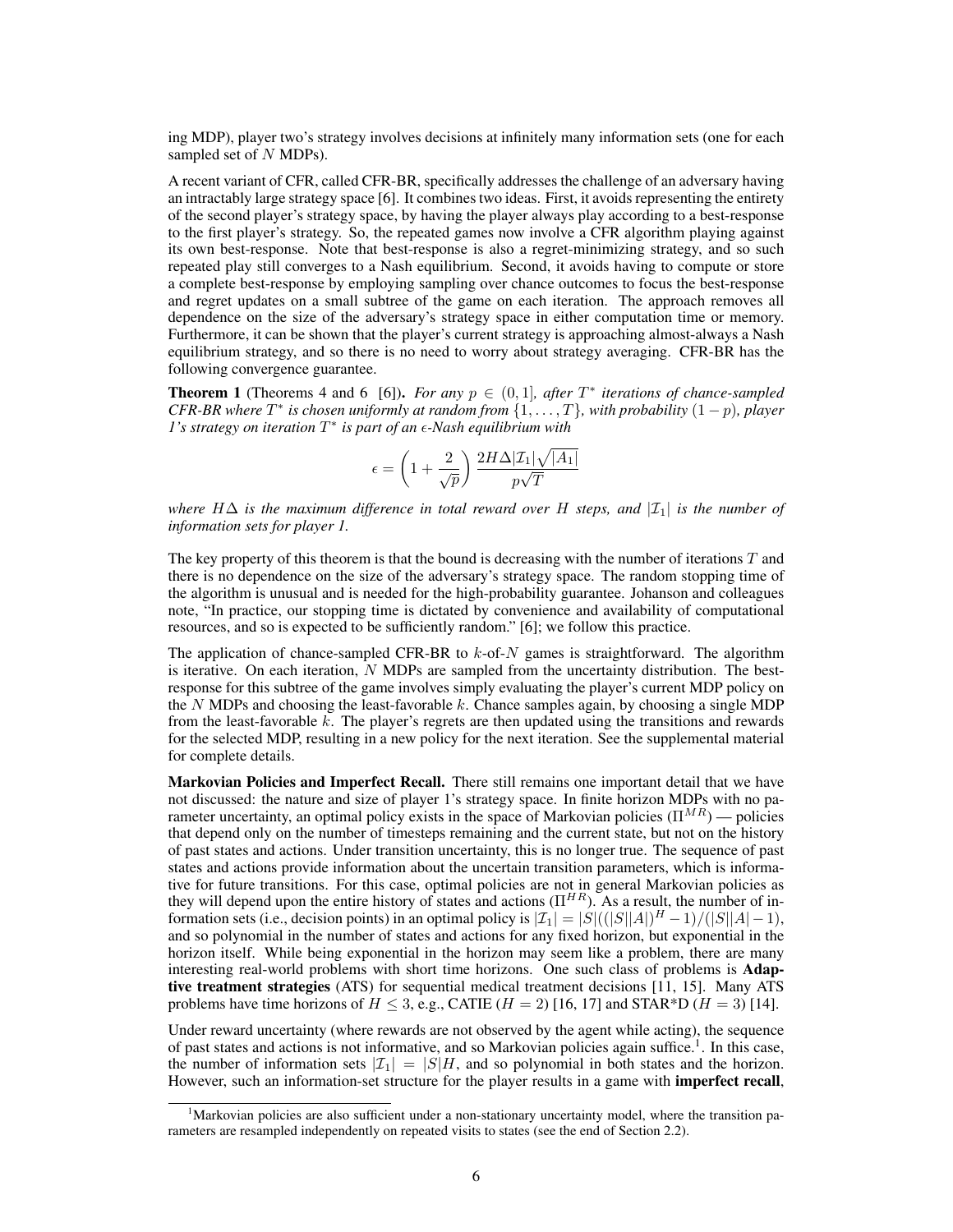where the player forgets information (past states and actions) it previously knew. Perfect recall is a fundamental requirement for extensive-form game solvers. However, a recent result has presented sufficient conditions under which the perfect recall assumption can be relaxed and CFR will still minimize overall regret [7]. These conditions are exactly satisfied in the case of reward uncertainty: the forgotten information (i) does not influence future rewards, (ii) does not influence future transition probabilities, (iii) is never known by the opponent, (iv) is not remembered later by the player. Therefore, we can construct the extensive-form game with the player restricted to Markovian policies and still solve it with CFR-BR.

**CFR-BR for**  $k$ **-of-**N Games. We can now analyze the use of CFR-BR for computing approximate  $\mu_{k\text{-of-}N}$ -robust policies.

**Theorem 2.** *For any*  $\epsilon > 0$  *and*  $p \in (0, 1]$ *, let,* 

$$
T=\left(1+\frac{2}{\sqrt{p}}\right)^2\frac{16H^2\Delta^2|\mathcal{I}_1|^2|A|}{p^2\epsilon^2}.
$$

*With probability* 1 − p*, when applying CFR-BR to the* k*-of-*N *game, its current strategy at iteration*  $T^*$ , chosen uniformly at random in the interval  $[1, T]$ , is an  $\epsilon$ -approximation to a  $\mu_{k \text{-} of N}$ -robust pol*icy. The total time complexity is*  $O\left((H\Delta/\epsilon)^2\frac{|\mathcal{I}_1|^3|A|^3N\log N}{n^3}\right)$  $p^3$  $\Big),$  where  $|\mathcal{I}_1| \in O(|S|H)$  *for arbitrary reward uncertainty and*  $|\mathcal{I}_1| \in O(|S|^{H+1} |A|^H)$  *for arbitrary transition and reward uncertainty.* 

*Proof.* The proof follows almost directly from Theorem 1 and our connection between  $k$ -of-N games and the  $\mu_{k-of-N}$  measure. The choice of T by Theorem 1 guarantees the policy is an  $\epsilon/2$ -Nash approximation, which in turn guarantees the policy is within  $\epsilon$  of optimal in the worst-case, and so is an  $\epsilon$  approximation to a  $\mu_{k-0f-N}$ -robust policy. Each iteration requires N policy evaluations each requiring  $O(|\mathcal{I}_1||A|)$  time; these are then sorted in  $O(N \log N)$  time; and finally the regret undate in  $O(|\mathcal{I}_1||A|)$  time. Theorem 2 gives us our overall time bound. update in  $O(|\mathcal{I}_1||A|)$  time. Theorem 2 gives us our overall time bound.

## 5 Non-Increasing Measures

We have defined a family of percentile measures,  $\mu_{k\text{-of-}N}$ , that represent optimization objectives that differ in how much weight they place on different percentiles and can be solved efficiently. In this section, we go beyond our family of measures and provide a very broad but still sufficient condition for which a measure can be solved efficiently. We conjecture that a form of this condition is also necessary, but leave that for future work.

**Theorem 3.** Let  $\mu$  be an absolutely continuous measure with density function  $g_{\mu}$ , such that  $g_{\mu}$  is non*increasing and piecewise Lipschitz continuous with* m *pieces and Lipschitz constant* L*. A* µ*-robust* policy can be approximated with high probability in time polynomial in  $\{ |A|,|S|,\Delta,L,m,\frac{1}{\epsilon},\frac{1}{p}\}$  for *(i) arbitrary reward uncertainty with time also polynomial in the horizon or (ii) arbitrary transition and reward uncertainty with a fixed horizon.*

The proof is in the supplemental material. Note that previously known measures with efficient solutions (i.e., worst-case, expectation-maximization, and CVaR) satisfy the property that the weight placed on a particular percentile is never smaller than a larger percentile. Our  $k$ -of- $N$  measures also have this property. Percentile measures ( $\eta > 0$ ), though, do not: they place infinitely more weight on the p percentile than any of the percentiles less than  $\eta$ . At the very least, we have captured the condition that separates the currently known-to-be-easy measures from the currently known-to-behard ones.

## 6 Experiments

We now explore our  $k$ -of- $N$  approach in a simplified version of a diabetes management task. Our results aim to demonstrate two things: first, that CFR-BR can find  $k$ -of- $N$  policies for MDP problems with general uncertainty in rewards and transitions; and second, that optimizing for different percentile measures creates policies that differ accordingly.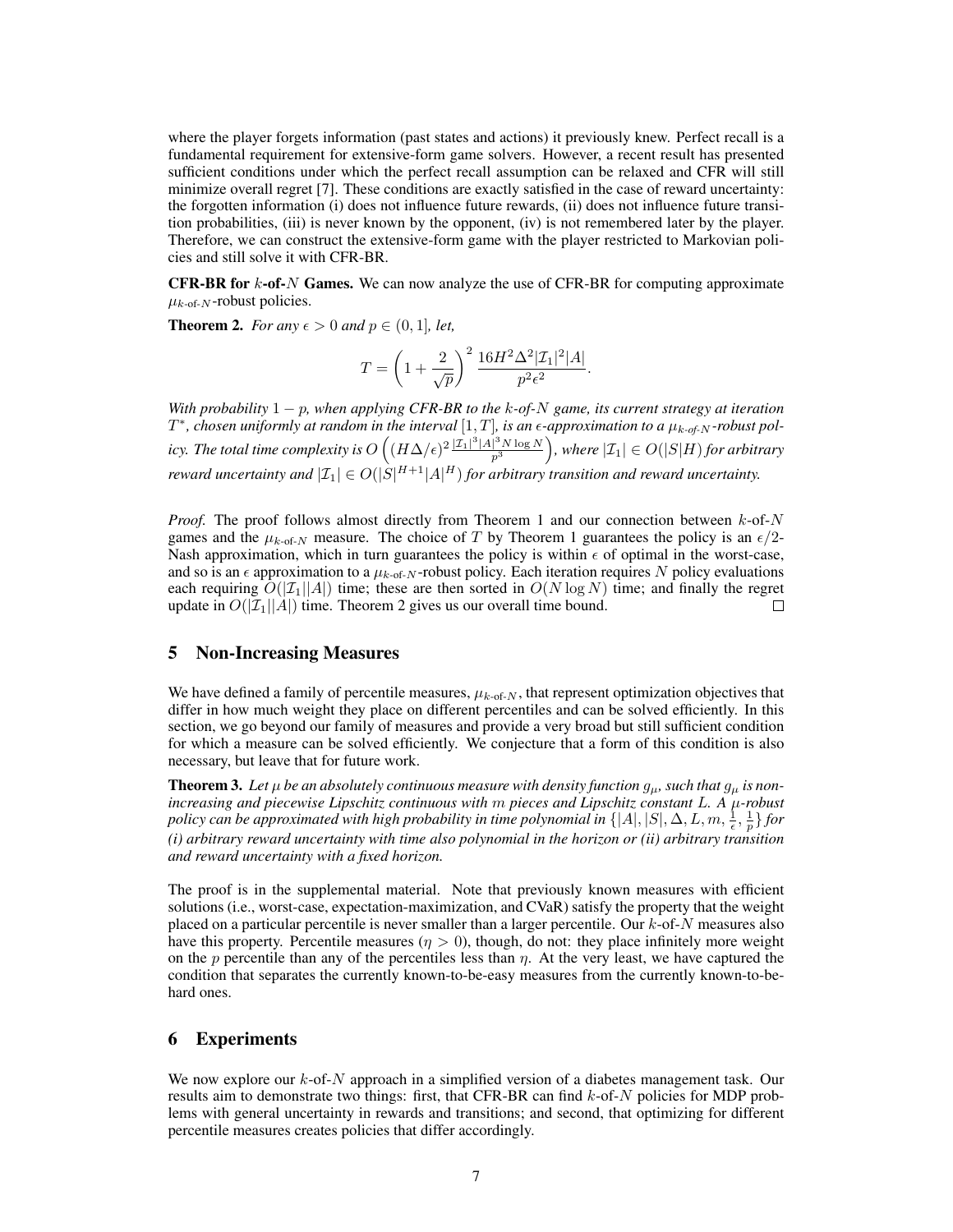

Figure 3: Evaluation of  $k$ -of- $N$  percentile measures on the diabetes management task.

Our simplified diabetes management MDP simulates the daily life of a diabetic patient distilled into a small MDP with  $|S| = 9$  states,  $|A| = 3$  actions and a time horizon of  $H = 3$ . States are a combination of blood glucose level and meal size. Three times daily, corresponding to meal times, the patient injects themselves with a dose of insulin to bring down the rise in blood glucose that comes with consuming carbohydrates at each meal. A good treatment policy keeps blood glucose in the moderate range all day. The uncertain reward function is sampled from a independent multivariate Normal distribution and transition probabilities are sampled from Dirichlet distributions, but both could have been drawn from other distributions. The Dirichlet parameter vector is the product of a fixed set of per-state parameters with an MDP-wide multiplicative factor  $q \sim \text{Unif}[1, 5]$  to simulate variation in patient sensitivity to insulin, and results in transition uncertainty between states that is not independent. For full details on the problem set up, see the supplemental material.

We used CFR-BR to find optimal policies for the 1-of-1, 1-of-5, and 10-of-50 percentile measures. The densities for these measures are shown in Figure 3(left). We also computed the policy that optimizes  $V_{\mathbb{E}(\mathcal{M})}^{\pi}$ , that is the optimal policy for the **mean MDP**. We evaluated the performance of all of these policies empirically on over 10,000 sampled MDPs and show the empirical quantile function (inverse CFR) in Figure 3(center). To highlight the differences between these policies, we show the performance of the policies relative to the 1-of-1-robust policy over the full range of percentiles in Figure 3(right). From the difference plot, we see that the optimal policy for the mean MDP, although optimal for the mean MDP's specific parameters, does not perform well over the uncertainty distribution (as noted in [10]). All of the  $k$ -of- $N$  policies are more robust, performing better on the lower percentiles, while 1-of-1 is almost a uniform improvement. We also see that 1-of-5 and 10-of-50 policies perform quite differently despite having the same  $k/N$  ratio. Because the 10-of-50 policy has a sharper drop-off in density at the 20th percentile compared to the 1-of-5 policy, we see that 10-of-50 policies give up more performance in higher percentile MDPs for a bit more performance in the lowest 20 percentile MDPs compared to the 1-of-5 policy.

# 7 Conclusion

This is the first work we are aware of to do robust policy optimization with general parameter uncertainty. We describe a broad family of robustness objectives that can be efficiently optimized, and present an algorithm based on techniques for Nash approximation in imperfect information extensive-form games. We believe this approach will be useful for adaptive treatment strategy optimization, where small sample sizes cause real parameter uncertainty and the short time horizons make even transition uncertainty tractable. The next step in this direction is to extend these robustness techniques to large, or continuous state-action spaces. Abstraction has proven useful for finding good policies in other large extensive-form-games [2, 18], and so will likely prove effective here.

# 8 Acknowledgements

We would like to thank Kevin Waugh, Anna Koop, the Computer Poker Research Group at the University of Alberta, and the anonymous reviewers for their helpful discussions. This research was supported by NSERC, Alberta Innovates Technology Futures, and the use of computing resources provided by WestGrid and Compute/Calcul Canada.